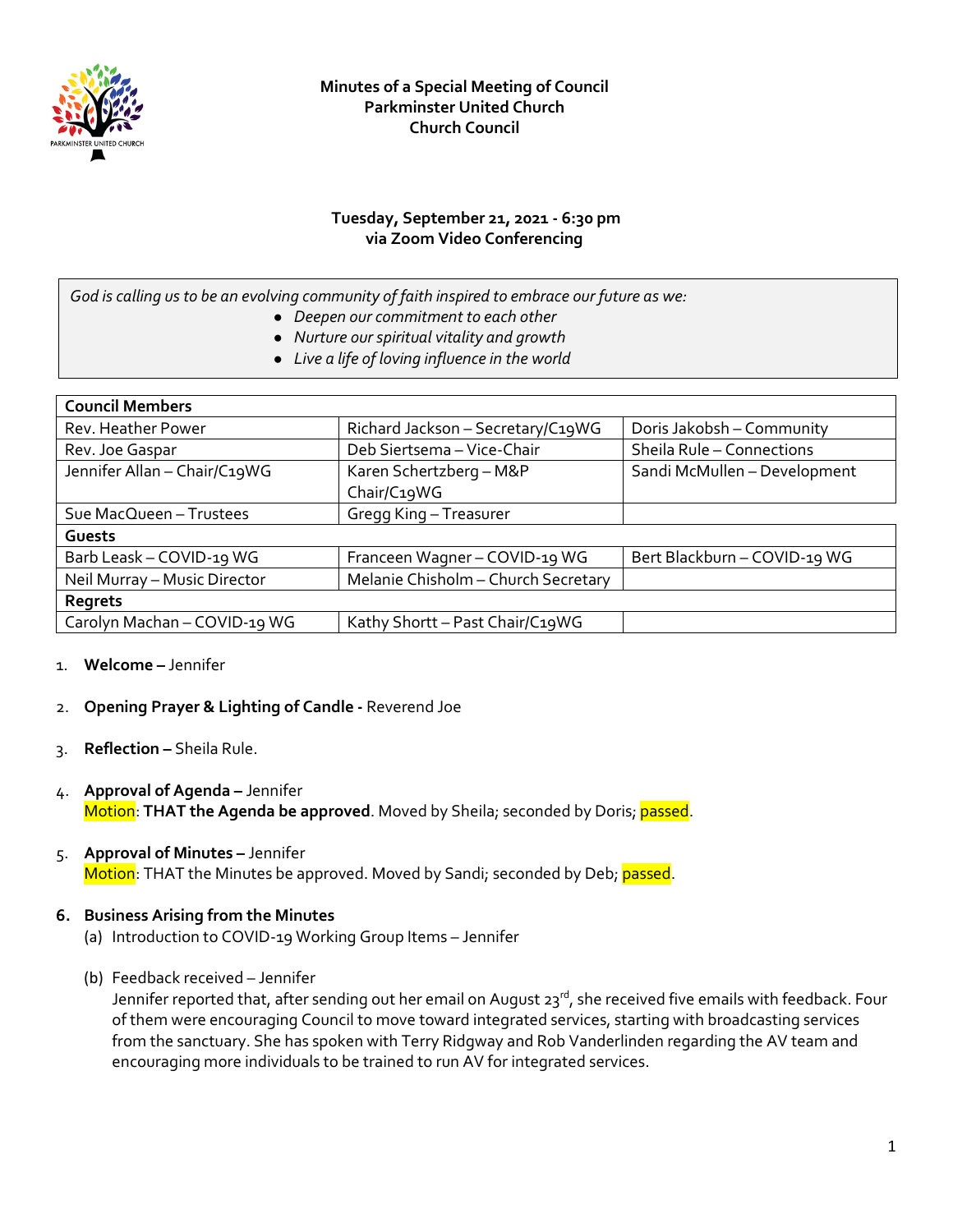

Heather pointed out that we did not hear from those who don't wish to meet in person. Jennifer will continue to send updates to the congregation after our meetings to report on progress, reinforce the amount of work being done to move us forward, and to obtain feedback.

(c) Building preparation - signage/traffic flow/sanitizer/plexiglass/seating etc. (Carolyn, Franceen, Bert, Melanie) Bert reported that there is a spare plexiglass shield to allow the greeter to be seated at a 2-m-long table behind the shield, thus distant from the person being greeted. However, the larger problem debated was the number of congregants and others that could be safely accommodated in the sanctuary during worship because family units would occupy less space in the socially-distanced pews. It appears that this is somewhere between 50 and 75.

Action: Jennifer will map out the sanctuary to determine the maximum seating capacity. Action: Melanie will revise the safety plan and incorporate the maximums in the registration process.

Karen joined the meeting.

(d) Registration, pre-screening (Barb, Karen, Melanie)

Melanie discussed the on-line Google form that has a link to a provincial self-assessment, which can be brought to a service on your phone. She asked that registration for any particular service be closed by Wednesday at 4 p.m. in order to allow her to organize the sign-in documents for Sunday (see Appendix 2). The minutes of the September 13 registration meeting are attached as Appendix 3.

Discussion took place concerning the Western Ontario Waterways legal advice. The legal advice the regional council has received to date is that communities of faith do not have grounds to request vaccine passport information. Privacy legislation protects medical information and there has been no provincial action mandating such information be shared in a community of faith. [\(https://mailchi.mp/united-church/septembernews-wowrc?e=69a9f89fb4#Vaccine\)](about:blank)

The sentiment of Council and the Working Group indicated that our duty of care to the congregation was higher than for renters, who have their own safety plans to address this issue. Nevertheless, the presentation of the standard provincial certification showing double vaccination was considered sufficient for attendance given that it is accepted in restaurants and gyms.

### Motion: **THAT people show proof of vaccination before attending in-person service and that the process be decided by the Covid-19 Working Group**. Moved by Sue; seconded by Karen; passed.

Karen then left the meeting.

(e) Welcoming, signing in and ushering (Jennifer)

Jennifer received an update from Mary Reynolds of Membership, who has spoken to House Group (HG) Leaders. The majority are willing to ask their HG members if they are prepared to be part of the service, i.e., usher, lay reader, welcomer. Each service would require about two ushers and one lay reader.

Mary didn't include the Welcoming role in her recent discussions because she understood Kathy and Jennifer would be greeting people at the door and asking them the necessary COVID questions.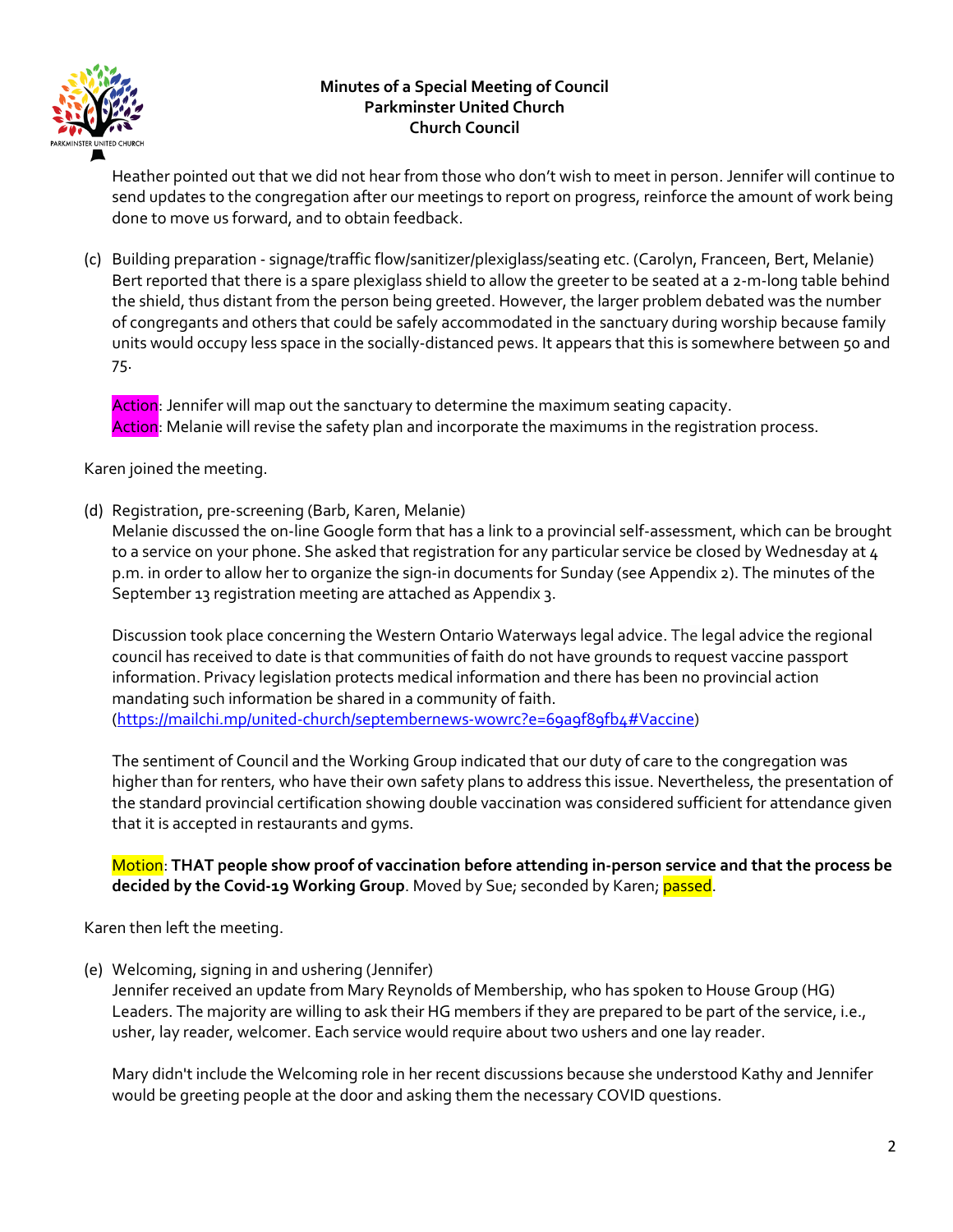

Action: Jennifer will discuss with Kathy and let Mary know their plans.

- (f) AV for integrated worship services (Joe, Heather, Neil) Neil and Terry Ridgway have practiced over the summer and it is important that other AV volunteers also become familiar with the operation of the new system. Heather indicated that we need more rehearsals; another is planned for Sunday afternoon. Joe observed that we are practicing Zoom workshop not hybrid worship and perhaps we will be able to present Zoom worship from the Sanctuary relatively soon.
- (g) Renters and church group safety plans (Kathy, Richard, Melanie) New safety plans were considered and put to the vote:

Motion: **THAT the Gay Men's Social Network may re-enter the church if their safety plan is followed**. Moved by Doris; seconded by Deb; passed. (see Appendix 4)

Motion: **THAT the 8th Pathfinders may re-enter the church if their safety plan is followed**. Moved by Sandi; seconded by Doris; passed. (see Appendix 5)

(h) Safety Plan (Jennifer)

Sarah Bruce has updated our Safety Plan and we can make changes but Jennifer wanted to provide everyone with a draft of the laid-out version. This was provided for information and will be updated as we move forward.

Action: If anyone has edits that they wish to make as a result of the work their sub-group is doing, please make them in the Word version of this document and indicate the changes by the Track Changes feature and send to Jennifer.

(i) Covid-19 Working Group Meeting Dates/Times – Jennifer Wednesday, Oct 13 - 7-9pm Wednesday, Nov 10-7-9pm Wednesday, Dec 8 – 7-9pm

Action: Because there are still date conflicts that need resolving, Jennifer will reach out to find a time for the COVID-19 Working Group to meet.

Other group meetings were discussed but they are either to remain on-line (committees) or will not start immediately (CE).

Action: Neil will advise the Choir that they must show their proof-of-vaccination certificates/receipts when they gather.

Thanks to the COVID-19 Working Members who are not part of Council, as well as Neil and Melanie, who then left the meeting. Bert was invited to remain for the Community Liaison Report.

## **7. Liaison Reports**

(a) Community - Doris Jakobsh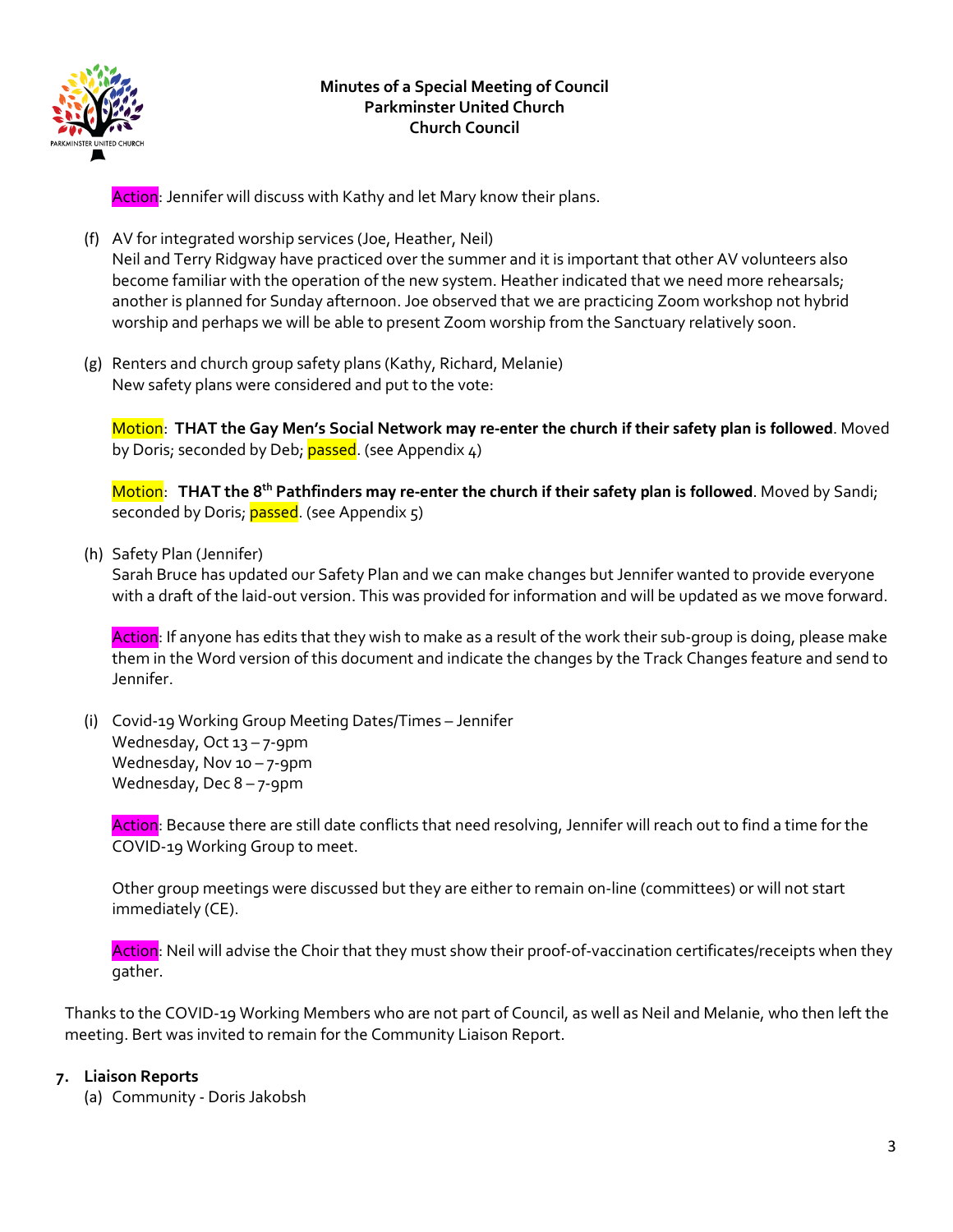

Bert asked if Council would approve a sitting circle, which would be set back from the top of the stairs, using the old furniture from the family room. Doris and Sheila urged that we try to see if it works before bringing it to Council to approve formally. There was concern that we not encourage people to sit together on this furniture while we are still encouraging physical distancing, but to wait to assess once restrictions are lifted.

Doris indicated that Inclusive Ministry is exploring an outdoor picnic and that Jim Bowman reported that they are waiting on news about Fadi's arrival.

Bert then left the meeting.

- (b) Development Sandi McMullen
	- Worship & Music presented the following calendar of activities for Joe and Heather: Sunday, September 26:Heather Preaching

Sunday, October 3: Joe Preaching, Worldwide Communion Sunday

Music Update

- The choir safety plan has been approved by Council. We can have up to 25 people at a rehearsal. The plan is to get together to practice in the sanctuary within the next few weeks. One of the details still being resolved is the possibility of rapid testing for covid for choir members.
- We are using the Ambassador program which is rapid testing for covid for choir members. Wendy Ridgeway and Barb Monteith are managing it for us.
- Hannah, our choral scholar, has graduated and moved on. Xander, our tenor, will be returning. We realized that we didn't do anything to say good-bye to Hannah. An online card for a thankyou will be organized. A new choral scholar has been hired.

(c) Connections - Sheila Rule Nothing to report.

Motion: **THAT the Liaison Reports be approved**. Moved by Sue; seconded by Sandi; passed.

Gregg joined the meeting at this point.

#### **8. New Business**

(a) Financial Reports - Gregg King

See Appendix 1. Gregg indicated that our donations are down significantly and therefore we are recording a yearto-date loss, of \$54,560. While federal government incentives are still being received, we will have to make a call to the congregation for donations upon a return to worship services if not before. Nevertheless, we are only \$3,194 behind our YTD budget.

Motion: **THAT Financial Reports are approved.** Moved by Sheila; seconded by Sandi; passed.

(b) Council Meeting Dates - Jennifer Tuesday, Oct 19 – 6:30pm Tuesday, Nov  $16 - 6:30$ pm Wednesday, Dec 15 - 6:30pm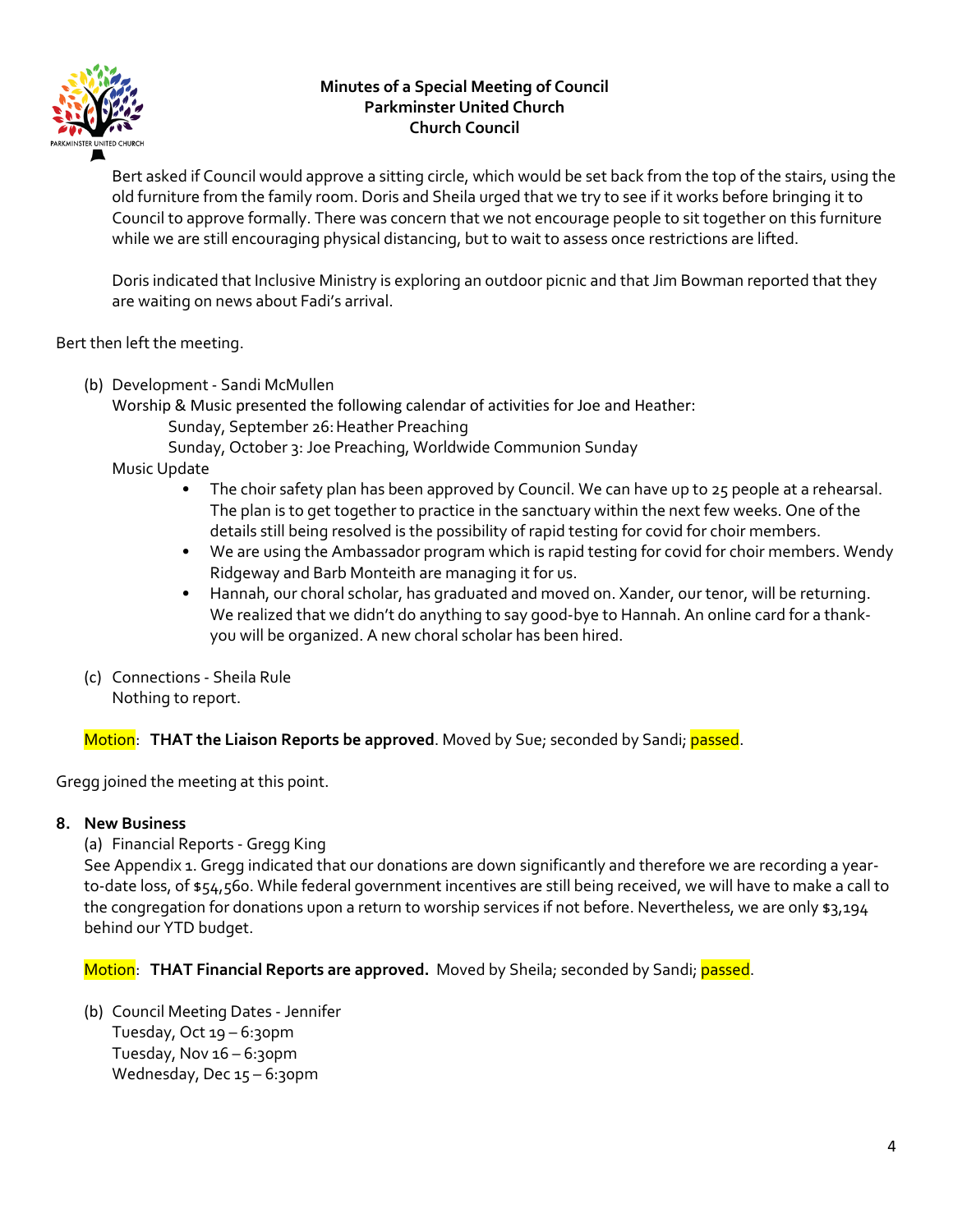

This reflects a change from information sent earlier because the third Tuesday in December is the Longest Night.

**9. Any Other Business** 

None

10. **Closing Prayer** - Reverend Heather

# **APPENDICES**

- **1. Financial Statements**
- **2. Worship Registration Confirmation Form**
- **3. Minutes of the September 13 Worship Registration meeting**
- **4. Gay Men's Social Network Safety Plan**
- **5. 8th Pathfinders Safety Plan**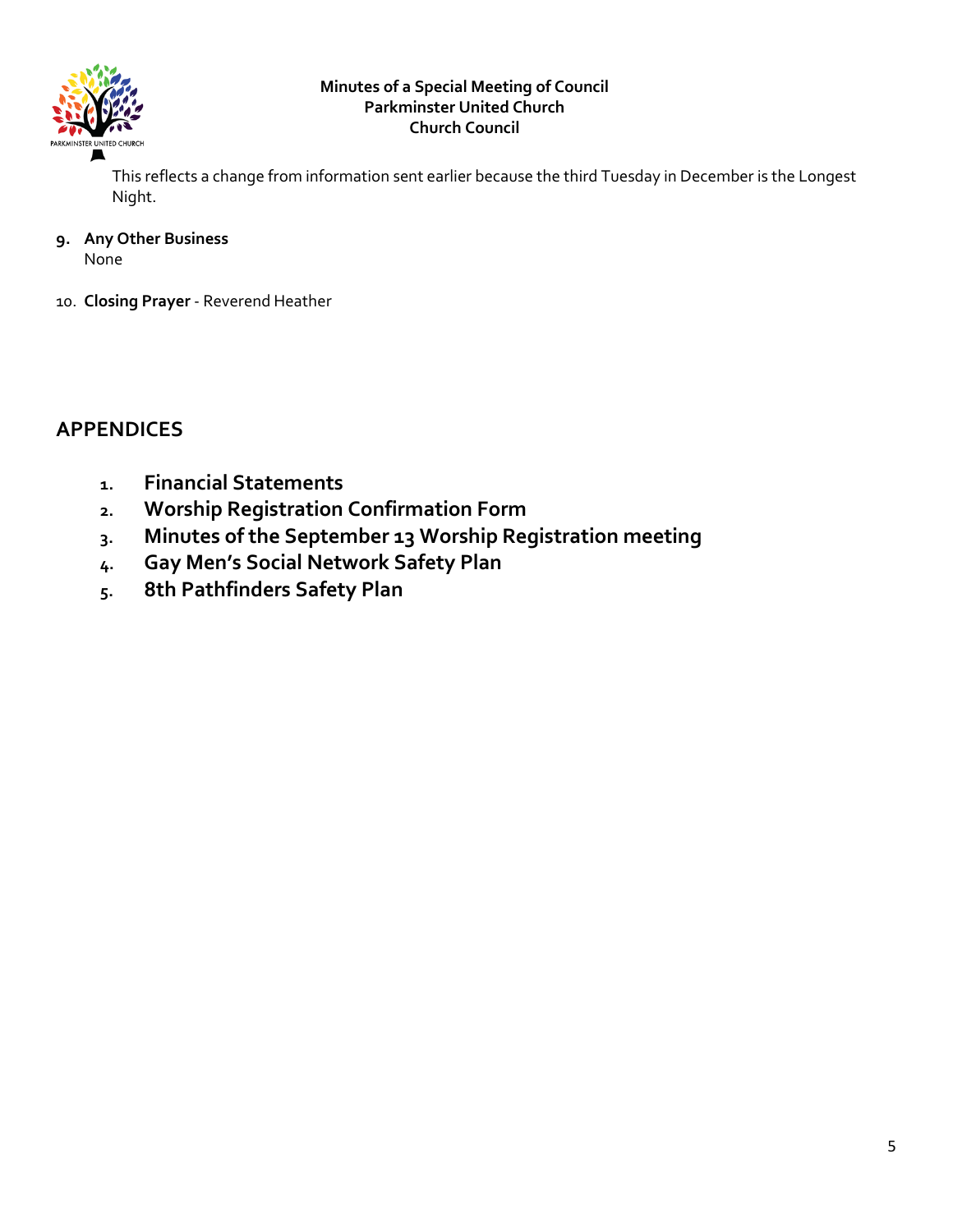# **Appendix 1a: Parkminster United Church Balance Sheet**

**As of August 31, 2021**

|                                        | Total |                        |                             |            |  |  |
|----------------------------------------|-------|------------------------|-----------------------------|------------|--|--|
|                                        |       | As of Aug. 31,<br>2021 | As of Aug. 31,<br>2020 (PP) |            |  |  |
| Assets                                 |       |                        |                             |            |  |  |
| <b>Current Assets</b>                  |       |                        |                             |            |  |  |
| <b>Cash and Cash Equivalent</b>        |       |                        |                             |            |  |  |
| Chequing                               |       | 42,304.04              |                             | 81,525.26  |  |  |
| <b>Savings</b>                         |       | 351,511.58             |                             | 301,220.89 |  |  |
| <b>Total Cash and Cash Equivalent</b>  | \$    | 393,815.62 \$          |                             | 382,746.15 |  |  |
| <b>Accounts Receivable (A/R)</b>       |       |                        |                             |            |  |  |
| <b>Accounts Receivable (A/R)</b>       |       | 11,051.89              |                             |            |  |  |
| <b>Total Accounts Receivable (A/R)</b> | \$    | 11,051.89              | \$                          | 0.00       |  |  |
| <b>Total Current Assets</b>            | \$    | 404,867.51             | \$                          | 382,746.15 |  |  |
| <b>Total Assets</b>                    | \$    | 404,867.51             | \$                          | 382,746.15 |  |  |
| <b>Liabilities and Equity</b>          |       |                        |                             |            |  |  |
| <b>Liabilities</b>                     |       |                        |                             |            |  |  |
| <b>Current Liabilities</b>             |       |                        |                             |            |  |  |
| <b>Accounts Payable (A/P)</b>          |       |                        |                             |            |  |  |
| <b>Accounts Payable (A/P)</b>          |       | 0.00                   |                             |            |  |  |
| <b>Total Accounts Payable (A/P)</b>    | \$    | 0.00                   | \$                          | 0.00       |  |  |
| <b>Accrued expenses</b>                |       | 0.00                   |                             | 328.00     |  |  |
| Due to Benevolent Fund                 |       | 5,191.41               |                             | 8,851.40   |  |  |
| Due to Bocce League                    |       | 23,308.00              |                             | 23,308.00  |  |  |
| Due to Capital Fund                    |       | 67,197.31              |                             | 58,877.30  |  |  |
| Due to CE Fund                         |       | 6,881.00               |                             | 6,377.00   |  |  |
| Due to Endowment Fund                  |       | 0.00                   |                             | 0.00       |  |  |
| Due to Inclusive Fund                  |       | 701.78                 |                             |            |  |  |
| Due to Outreach Fund                   |       | 0.00                   |                             | 0.00       |  |  |
| <b>Broadview</b>                       |       | -1,287.00              |                             | 1,063.00   |  |  |
| <b>Emmanuel Wayside Cafe</b>           |       | $-1,000.00$            |                             |            |  |  |
| Foodbank                               |       | 50.00                  |                             | 200.00     |  |  |
| <b>General Outreach</b>                |       | 33,692.01              |                             | 14,005.30  |  |  |
| Mary's Place                           |       | -1,800.00              |                             |            |  |  |
| Nicaragua                              |       | 0.00                   |                             | 986.00     |  |  |
| Outreach - other                       |       | 200.00                 |                             |            |  |  |
| <b>Plett</b>                           |       | $-2,034.48$            |                             | -29.48     |  |  |
| <b>Total Due to Outreach Fund</b>      | \$    | 27,820.53 \$           |                             | 16,224.82  |  |  |
| Due to Refugee Funds                   |       |                        |                             |            |  |  |
| Due to refugee fund - Fadi             |       | 9,950.00               |                             | 2,895.00   |  |  |
| Due to Refugee Fund - Siham            |       | 6,437.78               |                             | 30,436.00  |  |  |
| Due to Refugee Support G5              |       | 11,791.50              |                             | 5,898.75   |  |  |
| Due to refugees - RSC contingency      |       | 1,001.20               |                             |            |  |  |
| Due to SAH Dabab                       |       | 36,911.03              |                             | 36,659.78  |  |  |
|                                        |       |                        |                             |            |  |  |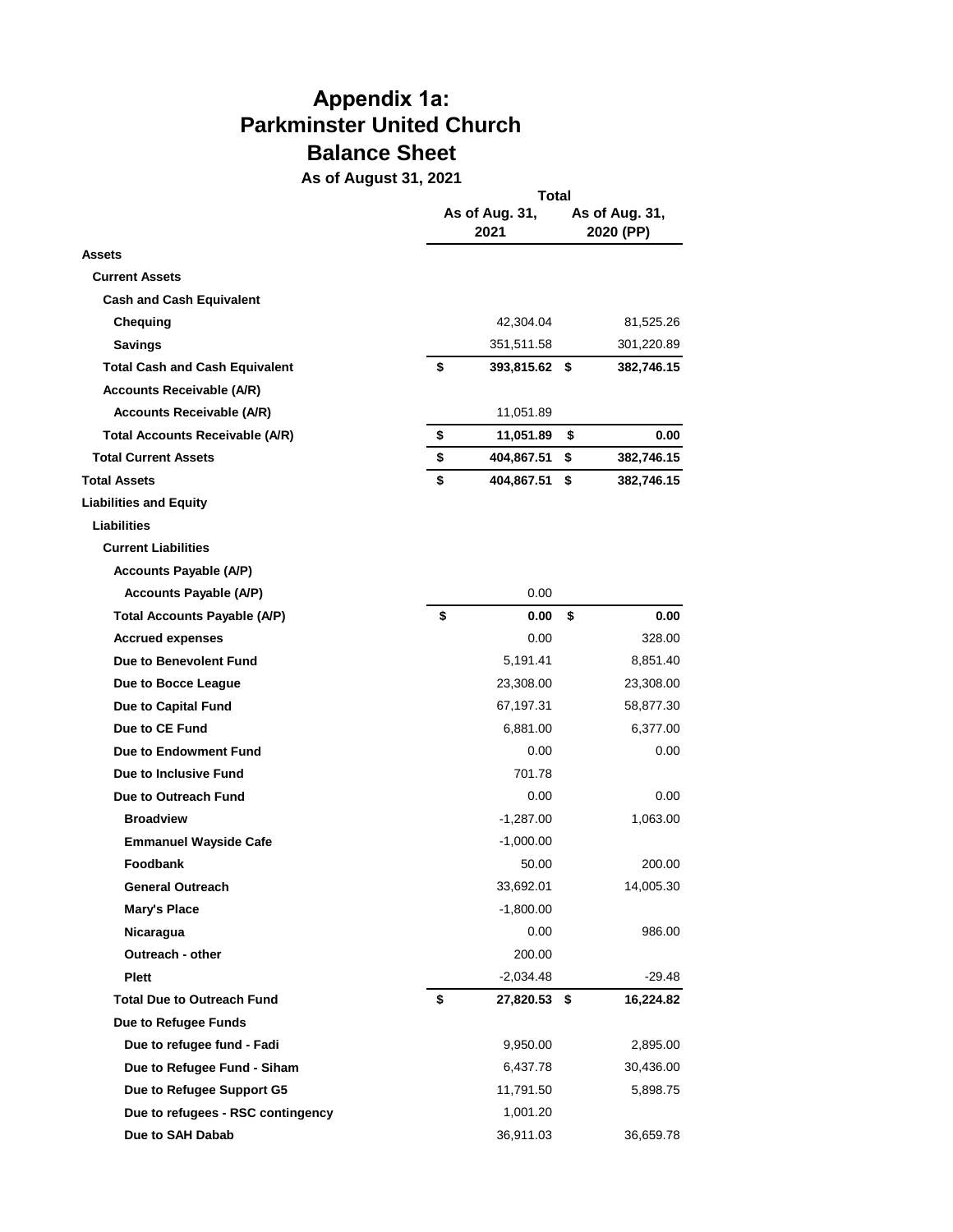| Due to SAH Mhd Talal Arab           | 34,616.03           | 34,376.19        |
|-------------------------------------|---------------------|------------------|
| Due to SAH Mohamed Alshaar          | 35,783.83           | 35,532.51        |
| Due to SAH Mohammed Al Adawi        | 33,163.95           | 32,930.28        |
| <b>Total Due to Refugee Funds</b>   | \$<br>169,655.32 \$ | 178,728.51       |
| Due to the Local Fund               | 13,315.55           | 11,855.50        |
| <b>GST/HST Payable</b>              | 0.00                | $-153.83$        |
| <b>HST Payable</b>                  | -609.98             | 3,276.02         |
| <b>Total Current Liabilities</b>    | \$<br>313,460.92 \$ | 307,672.72       |
| <b>Total Liabilities</b>            | \$<br>313,460.92 \$ | 307,672.72       |
| <b>Equity</b>                       |                     |                  |
| <b>Opening Balance Equity</b>       | 68,927.00           | 68,927.00        |
| <b>Retained Earnings</b>            | 47,388.59           | 6,146.43         |
| Profit for the year                 | $-24,909.00$        |                  |
| <b>Total Equity</b>                 | \$<br>91,406.59 \$  | 75,073.43        |
| <b>Total Liabilities and Equity</b> | \$<br>404,867.51    | \$<br>382,746.15 |
|                                     |                     |                  |

Tuesday, Sep. 21, 2021 06:57:08 a.m. GMT-7 - Accrual Basis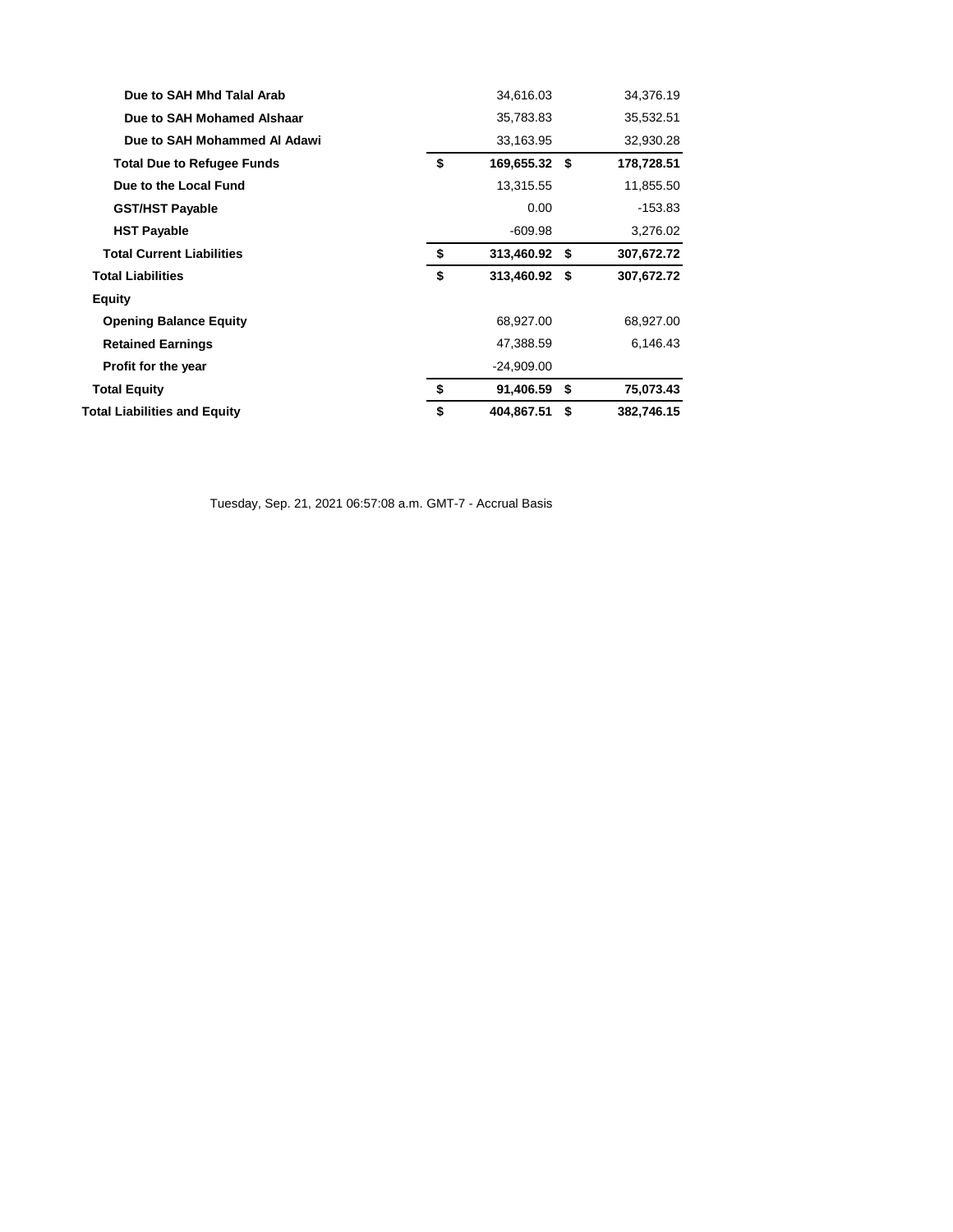### **Appendix 1b: Parkminster United Church Budget vs. Actuals: Budget 2021 - FY21 P&L**

**January - August, 2021**

|                                           | Aug. 2021       |    | % of          |     |                    |             | Total | $%$ of        |      |                |     |              |               |
|-------------------------------------------|-----------------|----|---------------|-----|--------------------|-------------|-------|---------------|------|----------------|-----|--------------|---------------|
|                                           | Actual          |    | <b>Budget</b> |     | over Budget Budget |             |       | Actual        |      | <b>Budget</b>  |     | over Budget  | <b>Budget</b> |
| Income                                    |                 |    |               |     |                    |             |       |               |      |                |     |              |               |
| <b>Endowment Fund Transfer</b>            |                 |    | 0.00          |     | 0.00               |             |       | 2,900.00      |      | 2,900.00       |     | 0.00         | 100.00%       |
| <b>Offerings</b>                          |                 |    |               |     | 0.00               |             |       | 0.00          |      | 0.00           |     | 0.00         |               |
| <b>Members</b>                            | 17,740.00       |    | 25,400.00     |     | $-7,660.00$        | 69.84%      |       | 133,781.25    |      | 173,200.00     |     | $-39,418.75$ | 77.24%        |
| <b>Assessment fees</b>                    |                 |    | 0.00          |     | 0.00               |             |       | 180.00        |      | 3,000.00       |     | $-2,820.00$  | 6.00%         |
| <b>Choral Scholar</b>                     |                 |    | 100.00        |     | $-100.00$          | 0.00%       |       | 0.00          |      | 800.00         |     | $-800.00$    | 0.00%         |
| Non-tax-receipt donations                 | 28.95           |    | 102.55        |     | $-73.60$           | 28.23%      |       | 18,905.12     |      | 25,101.15      |     | $-6, 196.03$ | 75.32%        |
| <b>Total Members</b>                      | \$<br>17,768.95 | \$ | 25,602.55     | -\$ | 7,833.60           | 69.40%      | \$    | 152,866.37    | - \$ | 202,101.15     | -\$ | 49,234.78    | 75.64%        |
| Non-members                               |                 |    | 200.00        |     | $-200.00$          | 0.00%       |       | 200.00        |      | 1,200.00       |     | $-1,000.00$  | 16.67%        |
| <b>Total Offerings</b>                    | \$<br>17,768.95 | \$ | 25,802.55     | -\$ | 8,033.60           | 68.87%      | \$    | 153,066.37 \$ |      | 203,301.15     | -\$ | 50,234.78    | 75.29%        |
| Other income                              |                 |    |               |     | 0.00               |             |       | 0.00          |      | 0.00           |     | 0.00         |               |
| <b>Interest</b>                           | 30.61           |    | 100.00        |     | $-69.39$           | 30.61%      |       | 3,539.43      |      | 800.00         |     | 2,739.43     | 442.43%       |
| Miscellaneous income                      |                 |    | 0.00          |     | 0.00               |             |       | 0.00          |      | 200.00         |     | $-200.00$    | 0.00%         |
| <b>Total Other income</b>                 | \$<br>30.61     | \$ | 100.00        | -\$ | 69.39              | 30.61%      | \$    | $3,539.43$ \$ |      | 1,000.00       | \$  | 2,539.43     | 353.94%       |
| <b>Rental Income</b>                      | 37.50           |    | 1,200.00      |     | $-1,162.50$        | 3.13%       |       | 2,657.50      |      | 9,200.00       |     | $-6,542.50$  | 28.89%        |
| <b>Special Events</b>                     |                 |    |               |     | 0.00               |             |       | 0.00          |      | 0.00           |     | 0.00         |               |
| <b>Food Truck</b>                         |                 |    | 200.00        |     | $-200.00$          | 0.00%       |       | 287.50        |      | 200.00         |     | 87.50        | 143.75%       |
| <b>Special Events - other</b>             |                 |    | 0.00          |     | 0.00               |             |       | 0.00          |      | 500.00         |     | $-500.00$    | 0.00%         |
| <b>Total Special Events</b>               | \$<br>0.00      | \$ | 200.00        | -\$ | 200.00             | $0.00\%$    | \$    | 287.50 \$     |      | 700.00         | -\$ | 412.50       | 41.07%        |
| Total Income                              | \$<br>17,837.06 | \$ | 27,302.55     | -\$ | 9,465.49           | 65.33%      | \$    | 162,450.80    | \$   | 217,101.15     | -\$ | 54,650.35    | 74.83%        |
| <b>Gross Profit</b>                       | \$<br>17,837.06 | \$ | 27,302.55     | -\$ | 9,465.49           | 65.33%      | \$    | 162,450.80    | \$   | 217,101.15     | -\$ | 54,650.35    | 74.83%        |
| Expenses                                  |                 |    |               |     |                    |             |       |               |      |                |     |              |               |
| <b>Facilities</b>                         |                 |    |               |     | 0.00               |             |       | 0.00          |      | 0.00           |     | 0.00         |               |
| <b>Building &amp; Property Security</b>   | 626.22          |    | 0.00          |     | 626.22             |             |       | 1,652.63      |      | 938.80         |     | 713.83       | 176.04%       |
| Computer/Internet/Phone                   | 234.01          |    | 125.00        |     | 109.01             | 187.21%     |       | 1,285.07      |      | 1,000.00       |     | 285.07       | 128.51%       |
| Elevator                                  | 216.25          |    | 0.00          |     | 216.25             |             |       | 880.10        |      | 400.00         |     | 480.10       | 220.03%       |
| Gas                                       | 58.47           |    | 425.00        |     | $-366.53$          | 13.76%      |       | 3,498.25      |      | 3,400.00       |     | 98.25        | 102.89%       |
| Hydro                                     | 159.82          |    | 350.00        |     | $-190.18$          | 45.66%      |       | 1,640.13      |      | 2,800.00       |     | $-1,159.87$  | 58.58%        |
| <b>Janitorial Supplies</b>                | 230.43          |    | 75.00         |     | 155.43             | 307.24%     |       | 262.66        |      | 600.00         |     | $-337.34$    | 43.78%        |
| <b>Repairs and Maintenance</b>            |                 |    | 500.00        |     | $-500.00$          | 0.00%       |       | 3,723.40      |      | 4,000.00       |     | $-276.60$    | 93.09%        |
| Water                                     |                 |    | 200.00        |     | $-200.00$          | 0.00%       |       | 1,322.46      |      | 1,600.00       |     | $-277.54$    | 82.65%        |
| <b>Total Facilities</b>                   | \$<br>1,525.20  | \$ | 1,675.00      | -\$ | 149.80             | 91.06%      | -\$   | 14,264.70 \$  |      | 14,738.80      | -\$ | 474.10       | 96.78%        |
| <b>Ministry Expenses</b>                  |                 |    |               |     | 0.00               |             |       | 0.00          |      | 0.00           |     | 0.00         |               |
| <b>Christian Education</b>                |                 |    | 100.00        |     | $-100.00$          | 0.00%       |       | 0.00          |      | 800.00         |     | $-800.00$    | 0.00%         |
| Communications                            |                 |    | 100.00        |     | $-100.00$          | 0.00%       |       | 367.43        |      | 800.00         |     | $-432.57$    | 45.93%        |
| <b>Inclusive Committee</b>                |                 |    | 50.00         |     | $-50.00$           | 0.00%       |       | 101.21        |      | 400.00         |     | $-298.79$    | 25.30%        |
| Membership                                |                 |    | 10.00         |     | $-10.00$           | 0.00%       |       | 0.00          |      | 80.00          |     | $-80.00$     | 0.00%         |
| <b>Minister Travel</b>                    | 37.33           |    | 40.00         |     | $-2.67$            | 93.33%      |       | 85.63         |      | 320.00         |     | $-234.37$    | 26.76%        |
| Music                                     |                 |    | 700.00        |     | $-700.00$          | 0.00%       |       | 3,631.61      |      | 5,600.00       |     | $-1,968.39$  | 64.85%        |
| <b>Pastoral Care</b>                      |                 |    | 50.00         |     | $-50.00$           | 0.00%       |       | 298.47        |      | 550.00         |     | $-251.53$    | 54.27%        |
| Worship                                   | 39.37           |    | 150.00        |     | $-110.63$          | 26.25%      |       | 1,843.76      |      | 1,200.00       |     | 643.76       | 153.65%       |
| <b>Total Ministry Expenses</b>            | \$<br>76.70     | \$ | 1,200.00      | -\$ | 1,123.30           | $6.39\%$ \$ |       | 6,328.11 \$   |      | $9,750.00 - $$ |     | 3,421.89     | 64.90%        |
| <b>Office &amp; Administration</b>        |                 |    |               |     | 0.00               |             |       | 0.00          |      | 0.00           |     | 0.00         |               |
| <b>Bank &amp; Payroll Service Charges</b> | 112.23          |    | 100.00        |     | 12.23              | 112.23%     |       | 841.56        |      | 800.00         |     | 41.56        | 105.20%       |
| <b>Business licences &amp; Permits</b>    | 67.80           |    | 75.00         |     | $-7.20$            | 90.40%      |       | 1,232.70      |      | 600.00         |     | 632.70       | 205.45%       |
|                                           |                 |    |               |     |                    |             |       |               |      |                |     |              |               |
| <b>Dues &amp; Subscriptions</b>           |                 |    | 15.00         |     | $-15.00$           | 0.00%       |       | 169.25        |      | 120.00         |     | 49.25        | 141.04%       |
| Insurance                                 | 497.06          |    | 500.00        |     | $-2.94$            | 99.41%      |       | 4,303.03      |      | 4,000.00       |     | 303.03       | 107.58%       |
| Interest                                  |                 |    |               |     | 0.00               |             |       | 0.00          |      | 0.00           |     | 0.00         |               |
| Non-recoverable HST                       |                 |    | 0.00          |     | 0.00               |             |       | 546.29        |      | 1,000.00       |     | $-453.71$    | 54.63%        |
| Office Supplies, Postage etc.             |                 |    | 190.00        |     | $-190.00$          | 0.00%       |       | 1,048.59      |      | 1,520.00       |     | $-471.41$    | 68.99%        |
| <b>Printing &amp; Reproduction</b>        | 347.85          |    | 300.00        |     | 47.85              | 115.95%     |       | 2,760.94      |      | 2,400.00       |     | 360.94       | 115.04%       |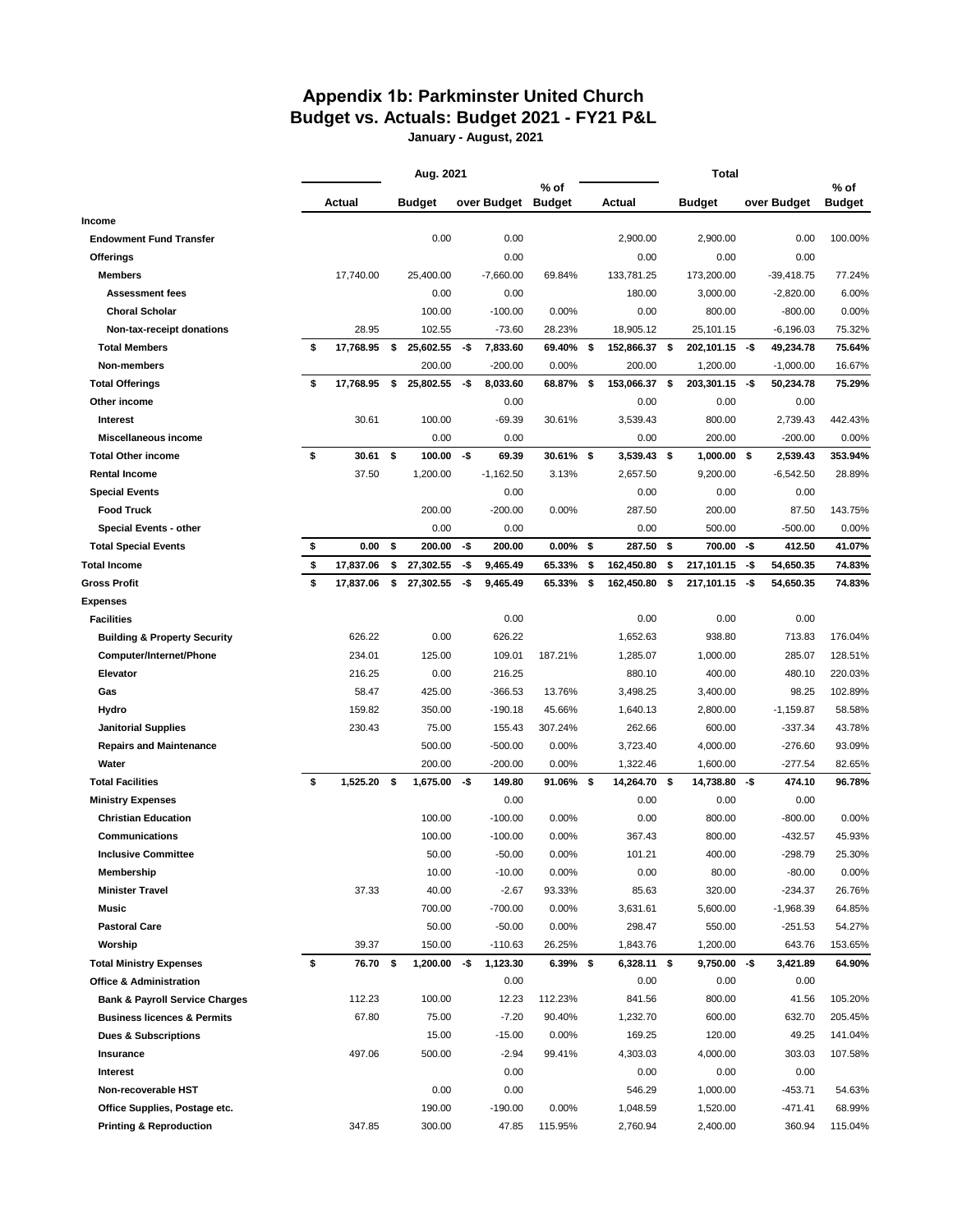| <b>Total Office &amp; Administration</b> | \$  | 1,024.94    | \$   | 1,180.00  | -\$ | 155.06      | 86.86%    | S.  | 10,902.36     | - \$ | 10,440.00 \$ |      | 462.36       | 104.43% |
|------------------------------------------|-----|-------------|------|-----------|-----|-------------|-----------|-----|---------------|------|--------------|------|--------------|---------|
| <b>Salaries &amp; Benefits</b>           |     |             |      |           |     | 0.00        |           |     | 0.00          |      | 0.00         |      | 0.00         |         |
| <b>Continuing Education</b>              |     |             |      | 287.33    |     | $-287.33$   | 0.00%     |     | 0.00          |      | 2,298.64     |      | $-2,298.64$  | 0.00%   |
| <b>Employer paid benefits</b>            |     | 4,574.80    |      | 4,506.00  |     | 68.80       | 101.53%   |     | 36,652.23     |      | 36,048.00    |      | 604.23       | 101.68% |
| <b>Outside Services</b>                  |     |             |      |           |     | 0.00        |           |     | 222.25        |      | 0.00         |      | 222.25       |         |
| <b>Staff Allowances</b>                  |     | 213.88      |      | 167.00    |     | 46.88       | 128.07%   |     | 1,469.11      |      | 1,336.00     |      | 133.11       | 109.96% |
| <b>Staff Salaries</b>                    |     | 18,469.96   |      | 19,342.00 |     | $-872.04$   | 95.49%    |     | 148,862.75    |      | 154,736.00   |      | $-5,873.25$  | 96.20%  |
| <b>Total Salaries &amp; Benefits</b>     |     | 23,258.64   | \$   | 24,302.33 | -\$ | 1,043.69    | 95.71% \$ |     | 187,206.34 \$ |      | 194,418.64   | -\$  | 7,212.30     | 96.29%  |
| <b>UCC Assessment Fee</b>                |     | 3,156.25    |      | 3,156.00  |     | 0.25        | 100.01%   |     | 9,468.75      |      | 9,468.00     |      | 0.75         | 100.01% |
| <b>Total Expenses</b>                    |     | 29,041.73   | \$   | 31,513.33 | -\$ | 2,471.60    | 92.16%    | -S  | 228,170.26    | - S  | 238,815.44   | -\$  | 10,645.18    | 95.54%  |
| <b>Net Operating Income</b>              | -\$ | 11,204.67   | -\$  | 4,210.78  | -\$ | 6,993.89    | 266.09%   | -\$ | 65,719.46     | -\$  | 21,714.29    | -\$  | 44,005.17    | 302.66% |
| <b>Other Expenses</b>                    |     |             |      |           |     |             |           |     |               |      |              |      |              |         |
| <b>Government incentives</b>             |     | $-3,082.92$ |      |           |     | $-3,082.92$ |           |     | -40,810.46    |      | 0.00         |      | $-40,810.46$ |         |
| <b>Total Other Expenses</b>              | -\$ | 3,082.92    | - \$ | 0.00      | -\$ | 3,082.92    |           | -\$ | 40,810.46 \$  |      | 0.00         | -\$  | 40,810.46    |         |
| <b>Net Other Income</b>                  |     | 3,082.92    | - \$ | 0.00      | S   | 3,082.92    |           | \$  | 40,810.46 \$  |      | 0.00         | - \$ | 40,810.46    |         |
| Net Income                               | -\$ | 8,121.75    | -\$  | 4,210.78  | -\$ | 3,910.97    | 192.88%   | -\$ | 24,909.00     | -\$  | 21,714.29    | -\$  | 3,194.71     | 114.71% |

Tuesday, Sep. 21, 2021 06:58:44 a.m. GMT-7 - Accrual Basis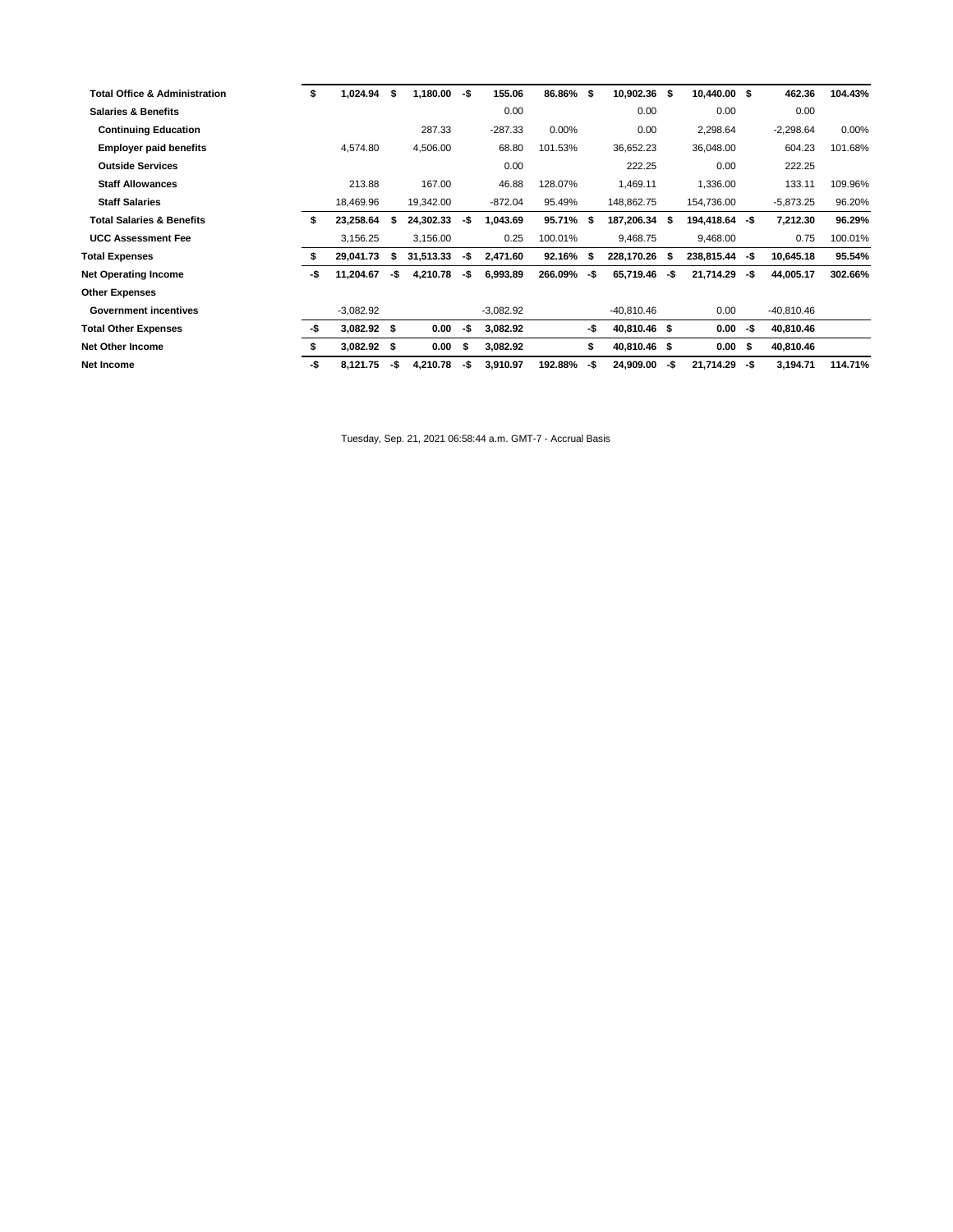## **Appendix 2: PARKMINSTER UNITED CHURCH - WORSHIP REGISTRATION CONFIRMATION**

*(please return this document to the church office after worship)*

**Completed by:** Melanie Chisholm, Office Administrator Date: Friday, xxxx xx 2021

**Worship Date:** Sunday, xxxx xx 2021 **Sunday Greeter:**

| <b>ACCEPTED REGISTRATIONS (online &amp; phone)</b> |                   |                                    |              |                  |            |            | <b>GREETER USE</b>      |                                     | <b>GREETER</b><br><b>USE</b> |
|----------------------------------------------------|-------------------|------------------------------------|--------------|------------------|------------|------------|-------------------------|-------------------------------------|------------------------------|
| <b>Last Name</b>                                   | <b>First Name</b> | <b>Address</b>                     | Phone        | Email            |            |            | Adult Child 12 or under | <b>Online/Phone</b><br>Registration | <b>Attended</b><br>(yes/no)  |
| Smith                                              | Joe               | 123 Miller Lane, Waterloo, N2J 1N6 | 519-654-2213 | joes@gmail.com   | $\sqrt{ }$ |            |                         | online                              | yes                          |
| Smith                                              | Sandy             |                                    | 519-654-2213 | sandys@gmail.com | $\sqrt{ }$ |            |                         | phone                               | n <sub>O</sub>               |
| Smith                                              | Patty             |                                    | 519-654-2213 | n/a              |            | $\sqrt{ }$ | $\sqrt{ }$              | online                              | yes                          |
|                                                    |                   |                                    |              |                  |            |            |                         |                                     |                              |
|                                                    |                   |                                    |              |                  |            |            |                         |                                     |                              |
|                                                    |                   |                                    |              |                  |            |            |                         |                                     |                              |
|                                                    |                   |                                    |              |                  |            |            |                         |                                     |                              |
|                                                    |                   |                                    |              |                  |            |            |                         |                                     |                              |
|                                                    |                   |                                    |              |                  |            |            |                         |                                     |                              |
|                                                    |                   |                                    |              |                  |            |            |                         |                                     |                              |
|                                                    |                   |                                    |              |                  |            |            |                         |                                     |                              |
|                                                    |                   |                                    |              |                  |            |            |                         |                                     |                              |
|                                                    |                   |                                    |              |                  |            |            |                         |                                     |                              |
|                                                    |                   |                                    |              |                  |            |            |                         |                                     |                              |
|                                                    |                   |                                    |              |                  |            |            |                         |                                     |                              |
|                                                    |                   |                                    |              |                  |            |            |                         |                                     |                              |
|                                                    |                   |                                    |              |                  |            |            |                         |                                     |                              |
|                                                    |                   |                                    |              |                  |            |            | <b>TOTAL ATTENDED</b>   |                                     | $\overline{\mathbf{2}}$      |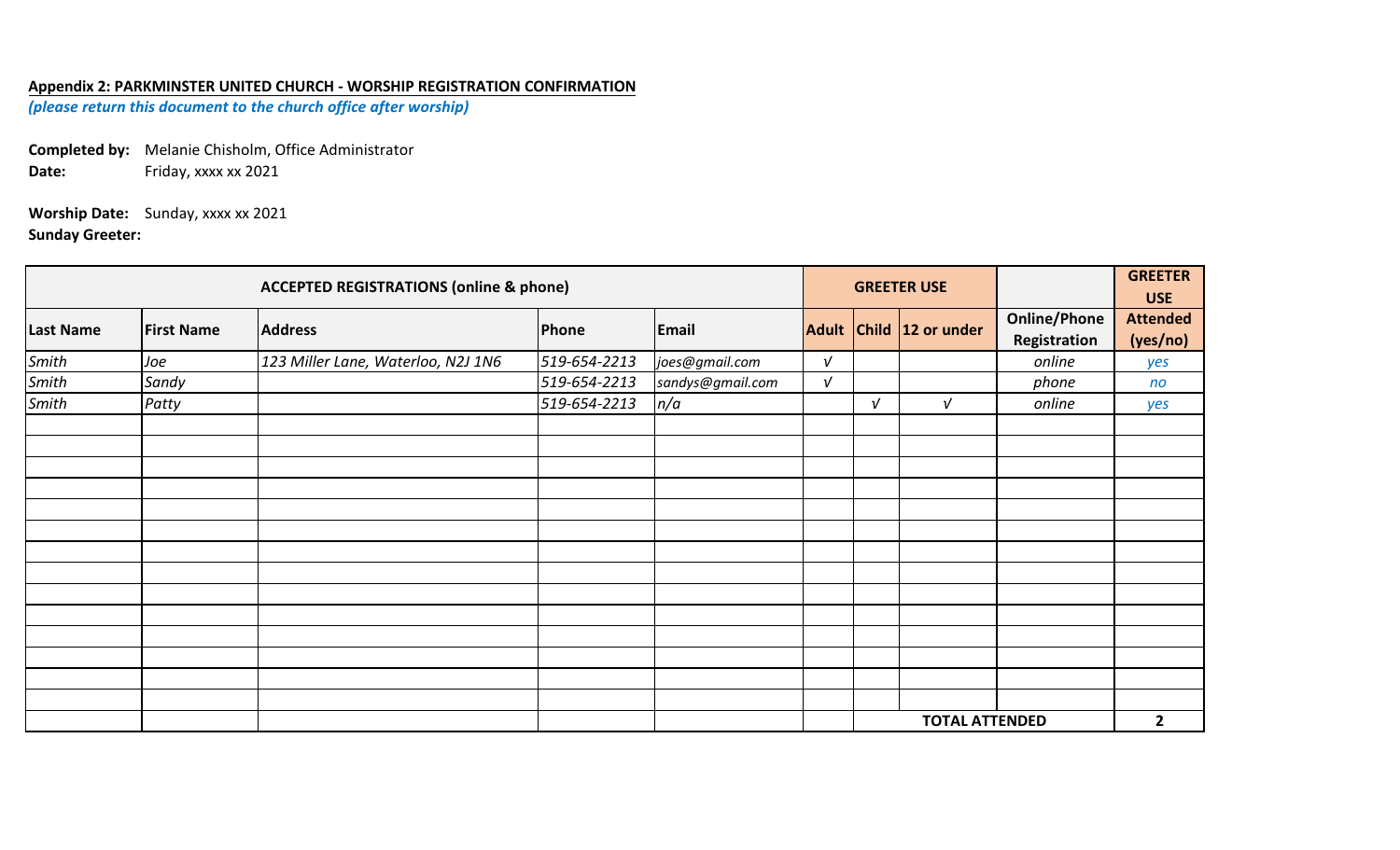### **Appendix 3: WORSHIP REGISTRATION MEETING**

Monday, September 13, 2021, 10:00am via ZOOM

Karen Schertzberg, Barb Leask-Wynne, Melanie Chisholm

#### **Prior to starting in-person worship:**

• Send a congregational email explaining the registration process. A letter will be sent to the Parkminster households (approx. 20) who do not have online access.

#### **PROCESS**

Registration will be available by phone (dedicated extension) and online (google form). Email registrations will not be accepted. First come-first served basis. Weekly registration deadline will be Wednesdays at 4:00pm. Capacity currently capped at 75 people (subj. to change per Council). Melanie will not provide confirmation of acceptance to registrants. Call backs will only be provided to people who cannot be accommodated due to reached capacity limit.

- **Phone:** Ext. 20 will be the dedicated line for people to call in to register. Melanie will create an outgoing message with instructions and pick up messages 2x/day.
- **Online:** An email will go out every Monday morning containing the link to the Google Form for people to register online. Melanie will check responses 2x/day.
- After the Wednesday 4pm deadline, Melanie will record phone & online registrations onto a checklist which will serve as a multi-purpose document for:
	- o Sunday Greeter (greeter will check off person's name/no sign-in required); greeter will return this form to the church office after worship
	- o attendance tracking
	- o COVID contact tracing

*\*No Registration\*:* Should someone show up Sunday morning without being registered they will be asked to wait until all registered people have been checked in. If capacity limits allow, sign-in & COVID screening will take place and person(s) will be welcomed to worship. If not, they will be invited to register for the following Sunday.

## *Action items from August 17th meeting of the COVID-19 WG & Council:*

Action: The COVID-19 WG should finalize the registration process soon and revise the signage within the church so that it is fit-for-purpose.

o Action: Pre-screening at home for COVID-19 using an on-line form should be part of the registration process with an on-line form used and confirmation on entry to the church with a checklist.

#### *Action items completed:*

- **Online registration form** https://docs.google.com/forms/d/1n2RHhIB5OFJCbpoClKHuE6NNnly3EKo6fO6StivyHyM/edit
- **Online form for pre-screening at home** provincial link is incl. in Google Form as part of regist. process: https://covid-19.ontario.ca/self-assessment/
- **Checklist form for Sunday Greeter** (attached) registration info received from online & phone registration will be transferred onto this form for Sunday Greeter to use as a check-in list. No sign-in or exchange of pens/papers needed.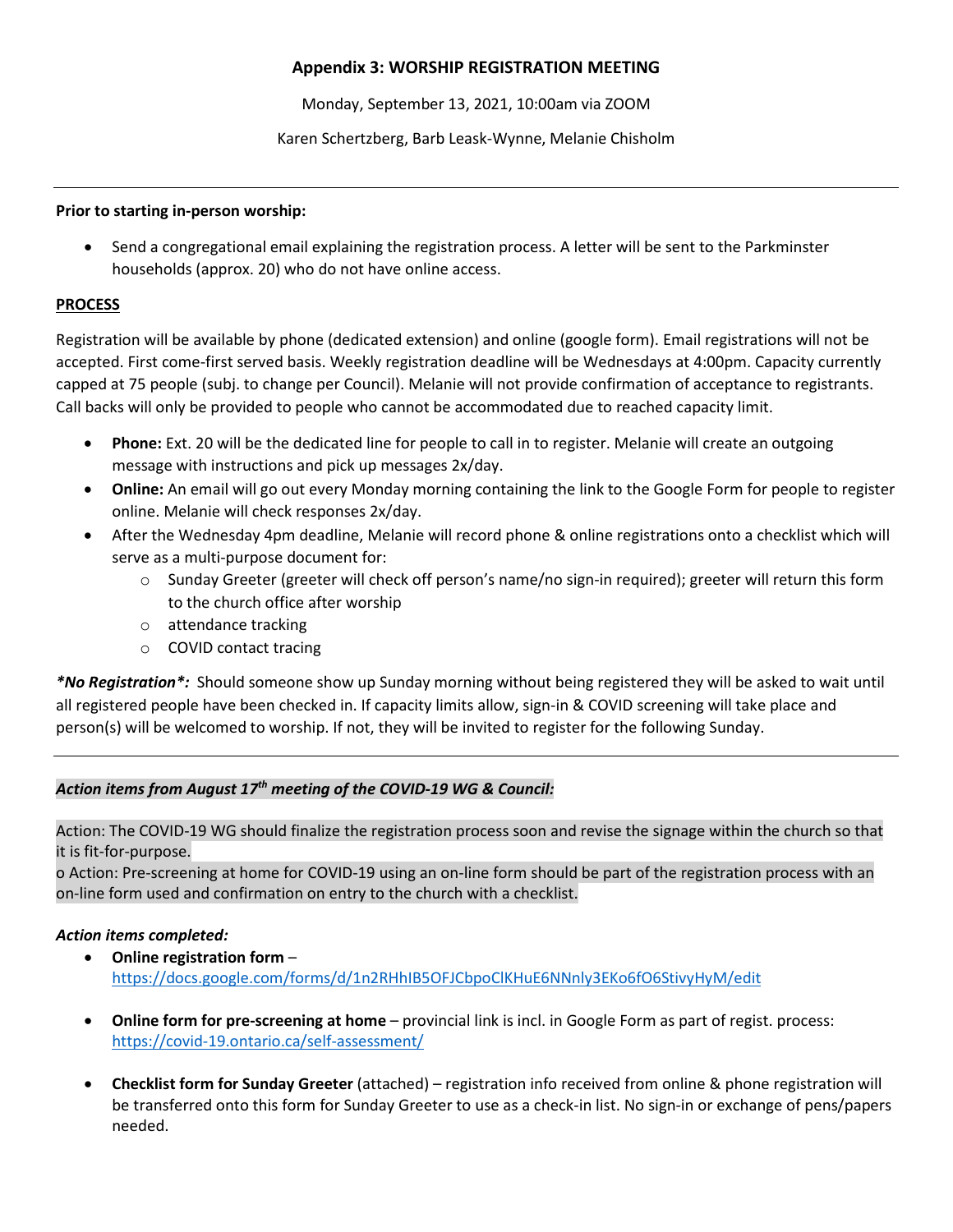# **Appendix 4: Parkminster United Church Group COVID Safety Plan**

As part of the COVID 19 recommendations, Parkminster United Church requests that groups follow these safety protocols when using the church property.

- $\star$  Masks must be worn by all participants while in the church building.
- ★ **Contact Tracing and Screening Results (as per the attached form) are to be collected on all participants entering the building. This information needs to be kept confidential and destroyed after 30 days or as per current guidelines.**
	- **Screening questions are posted on the front door and inside the main entrance.**
	- **The leader of any independent group must sign Parkminster's Contact Tracing Sheet even though they are keeping their own contact tracing sheets.**
- $\star$  Follow physical distancing guidelines
- ★ Groups will provide their own disinfecting wipes and clean all high touch surfaces before leaving the building: door handles, light switches, stair railings, counters, chairs, tables etc. including the high touch surfaces in their designated washroom(s). Property has approved any brand name disinfecting wipe Lysol Clorox etc.
- $\star$  Groups will provide hand sanitizer for their participants' use
- ★ The group will use the washroom(s) as assigned by Parkminster United Church
- $\star$  The water fountain and the coat hooks will be out of bounds.
- $\star$  Doors must be locked after participants enter the building
- ★ The following information will be provided by PUC
	- Designated Room
	- Designated Washroom(s)
	- Designated Doors for entering and exiting

Each group will provide their own safety plan which will outline their procedures to meet the requirements of the Parkminster United Church COVID Safety Guidelines. Each individual safety plan must be approved by Council and be attached to this safety plan.

As guidelines are constantly changing, safety plans may be updated and reviewed as needed.

| <b>Group Name</b>                         | Gay Men's + Social Network COVID Safety Plan by Dan Forestell |  |  |  |  |
|-------------------------------------------|---------------------------------------------------------------|--|--|--|--|
|                                           |                                                               |  |  |  |  |
| Meeting Day/Evening Requested             | Last Monday of the month (eve) - meeting                      |  |  |  |  |
|                                           | Third Tues of the month (eve) - Euchre/social time            |  |  |  |  |
| Time of Meeting Requested                 | 7-9pm for both meetings                                       |  |  |  |  |
| Rooms requested                           | Family Room for both meetings                                 |  |  |  |  |
| Designated Meeting Day/Evening            | As above                                                      |  |  |  |  |
| Designated Rooms                          | As above                                                      |  |  |  |  |
| Designated Washroom(s)                    | washroom beside Family Room                                   |  |  |  |  |
| Designated Doors for entering and exiting | Main lobby doors                                              |  |  |  |  |
| DATE APPROVED BY COUNCIL                  | --- PENDING---                                                |  |  |  |  |

#### **COVID 19 Safety Plan Application**

*Group Safety Plan to meet the requirements of the Parkminster United Church COVID Safety Guidelines must be attached.* 

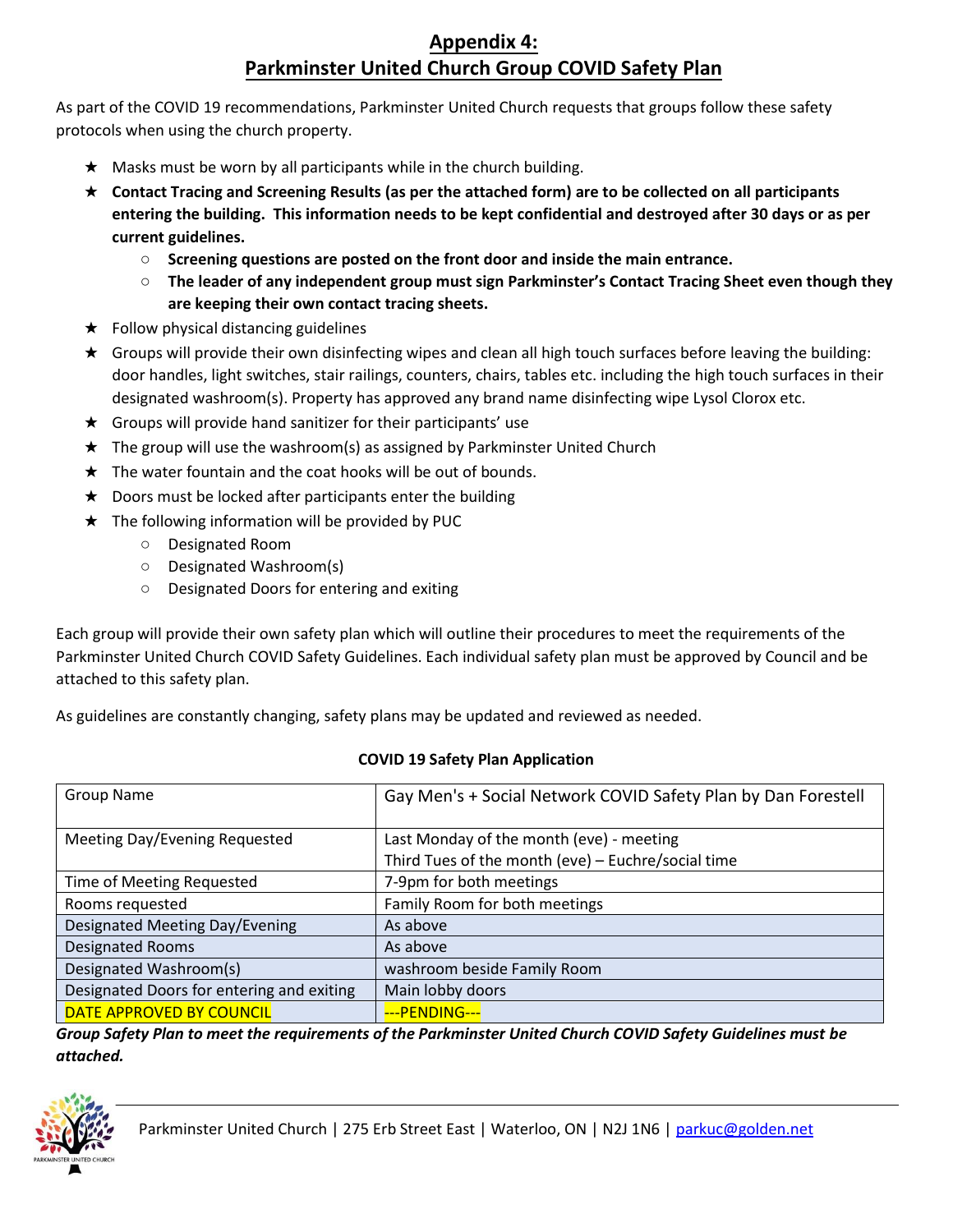## **Gay Men's + Social Network COVID Safety Plan** – submitted Monday, Sept 13, 2021 by Dan Forestell

As part of the COVID 19 recommendations, the Gay Men's +Social Network requests that all members follow the safety plan outlined below while on the Parkminster United Church property.

- 1. Masks must be worn by all group members while in the church building.
- 2. All members must provide proof of being fully vaccinated before attending the meetings.
- 3. Contract tracing and screening results as per the attached form are to be collected for all group members before entering the church. This information will be kept confidential and destroyed after 30 days or as per current guidelines. The screening questions are posted on the front door of the church and inside the main entrance. Members are asked to use the attached screening questions in order to self screen before attending the meetings. Please bring the completed screening form to the meeting. The group facilitator will sign the Parkminster's Contact Tracing Sheet and will also maintain their own Contact Tracing Sheet.
- 4. All members will follow physical distancing guidelines.
- 5. The group will provide their own disinfecting wipes and clean all high touch surfaces before leaving the church including door handles, light switches, stair railings, chairs, tables and high touch surfaces in the designated washroom etc.
- 6. The group will provide hand sanitizer for participants' use.
- 7. The group will use the washroom assigned by Parkminster United Church.
- 8. Water fountains and coat racks are out of bounds.
- 9. The doors will be locked after members enter the building.
- 10. The maximum number of participants allow to attend the meetings is 16. You must notify the group facilitator one week prior to the meeting if you plan attend. Once we have reached the 16 number capacity, no additional members will be allowed to attend.

#### **GM+SN would like to resume their pre-COVID schedule (2meetings/month) – starting back Mon, Sept 27th:**

- 1. Last Monday of the month, 7-9pm in the Family Room
- *2.* Third Tues of the month, 7-9pm in the Family Room for euchre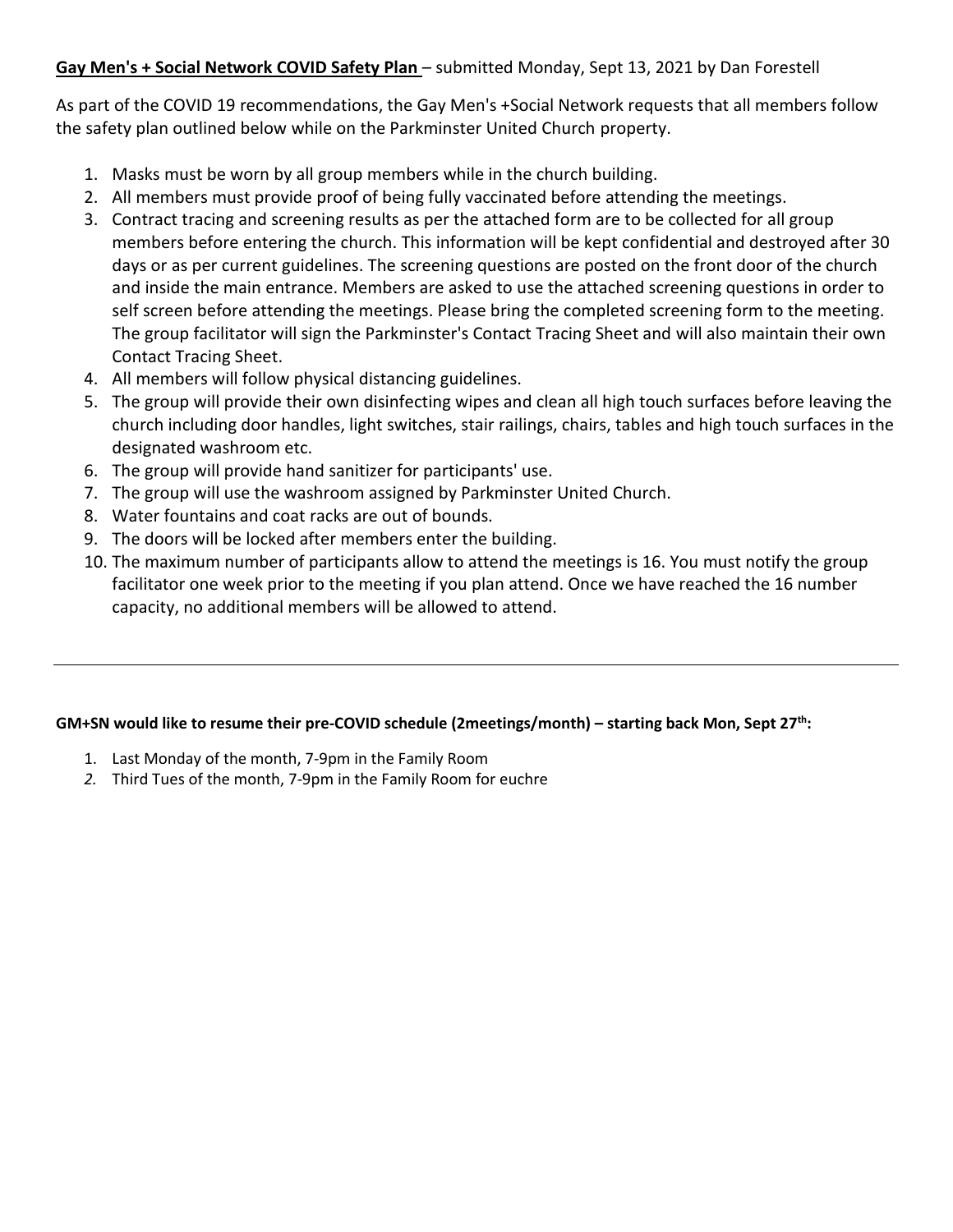# **Appendix 5: Parkminster United Church Group COVID Safety Plan**

As part of the COVID 19 recommendations, Parkminster United Church requests that groups follow these safety protocols when using the church property.

- ★ Masks must be worn by all participants while in the church building.
- ★ **Contact Tracing and Screening Results (as per the attached form) are to be collected on all participants entering the building. This information needs to be kept confidential and destroyed after 30 days or as per current guidelines.**
	- **Screening questions are posted on the front door and inside the main entrance.**
	- **The leader of any independent group must sign Parkminster's Contact Tracing Sheet even though they are keeping their own contact tracing sheets.**
- $\star$  Follow physical distancing guidelines
- $\star$  Groups will provide their own disinfecting wipes and clean all high touch surfaces before leaving the building: door handles, light switches, stair railings, counters, chairs, tables etc. including the high touch surfaces in their designated washroom(s). Property has approved any brand name disinfecting wipe Lysol Clorox etc.
- $\star$  Groups will provide hand sanitizer for their participants' use
- ★ The group will use the washroom(s) as assigned by Parkminster United Church
- $\star$  The water fountain and the coat hooks will be out of bounds.
- $\star$  Doors must be locked after participants enter the building
- $\star$  The following information will be provided by PUC
	- Designated Room
	- Designated Washroom(s)
	- Designated Doors for entering and exiting

Each group will provide their own safety plan which will outline their procedures to meet the requirements of the Parkminster United Church COVID Safety Guidelines. Each individual safety plan must be approved by Council and be attached to this safety plan.

As guidelines are constantly changing, safety plans may be updated and reviewed as needed.

| <b>Group Name</b>                         | 8 <sup>th</sup> Waterloo Pathfinders |
|-------------------------------------------|--------------------------------------|
| Meeting Day/Evening Requested             | Wednesday (eve)                      |
| Time of Meeting Requested                 | $6:30$ pm $-8:30$ pm                 |
| Rooms requested                           | Corner classroom                     |
| Designated Meeting Day/Evening            | As above                             |
| <b>Designated Rooms</b>                   | As above                             |
| Designated Washroom(s)                    | Basement washrooms                   |
| Designated Doors for entering and exiting | Main lobby doors                     |
| DATE APPROVED BY COUNCIL:                 | --- PENDING---                       |

#### **COVID 19 Safety Plan Application**

*Group Safety Plan to meet the requirements of the Parkminster United Church COVID Safety Guidelines must be attached.*